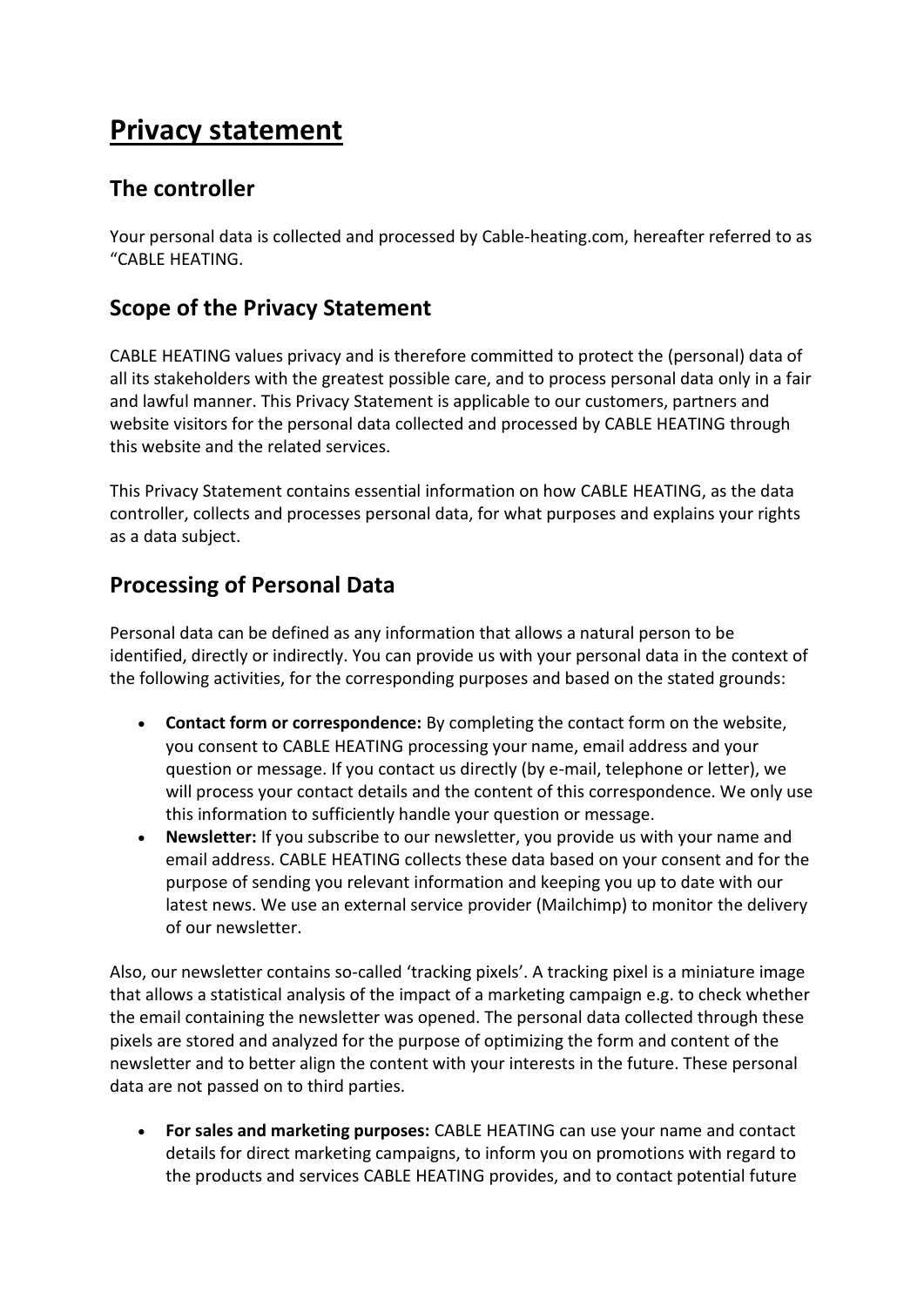customers. We can also use the data to make targeted offers, e.g. via email, or to display an advertisement on our own website. We send these communications or place the advertisements, based on the legitimate interest of CABLE HEATING, if we notice that you are interested in or benefit from our services or products.

- **Survey / feedback:** Based on the legitimate interest of CABLE HEATING, we can use your contact details in order to assess, evaluate and improve the services offered to you. For this purpose, we could send out questionnaires or customer surveys, or ask you to fill out our Customer Feedback form.
- **Social media plugins**: The CABLE HEATING websites integrate plugins from Facebook, LinkedIn, Twitter and Instagram. From the moment you access our website, these social plug-ins send information to the third party platform about your device, which pages you visit and how you use our services. The plug-ins are processed regardless of whether you have an account.
- **Events:** When you register for one of our events, we ask you to provide certain information to participate in that particular event. For example, we will usually ask for your name, email address, function and organization. We collect this information based on your consent in order to complete your registration and guarantee the best event experience for everyone.
- **For the provision of our products & services:** When you buy certain products or services from CABLE HEATING, we collect your contact details and billing data. This is for the purpose of providing our services and managing our (customer) relationship and on the basis of your purchase agreement with CABLE HEATING.
- **Other relations:** We collect contact details of our current or future suppliers and partners. We process this information to enter into our agreements and to manage our relationships or collaborations. This processing is therefore based on the conclusion and execution of our contracts and business relations.

CABLE HEATING considers your personal data as confidential and commits to process it only in a way that is compatible with the purposes for which the data were initially collected.

### **Your Rights as a Data Subject**

At all times, the data subject has the possibility to exercise his or her rights as described in the General Data Protection Regulation. The data subject can exercise the following rights:

#### **Right of access**

You have the right at any time and free of charge to access your personal data and to request a copy of the personal data that CABLE HEATING collects about you.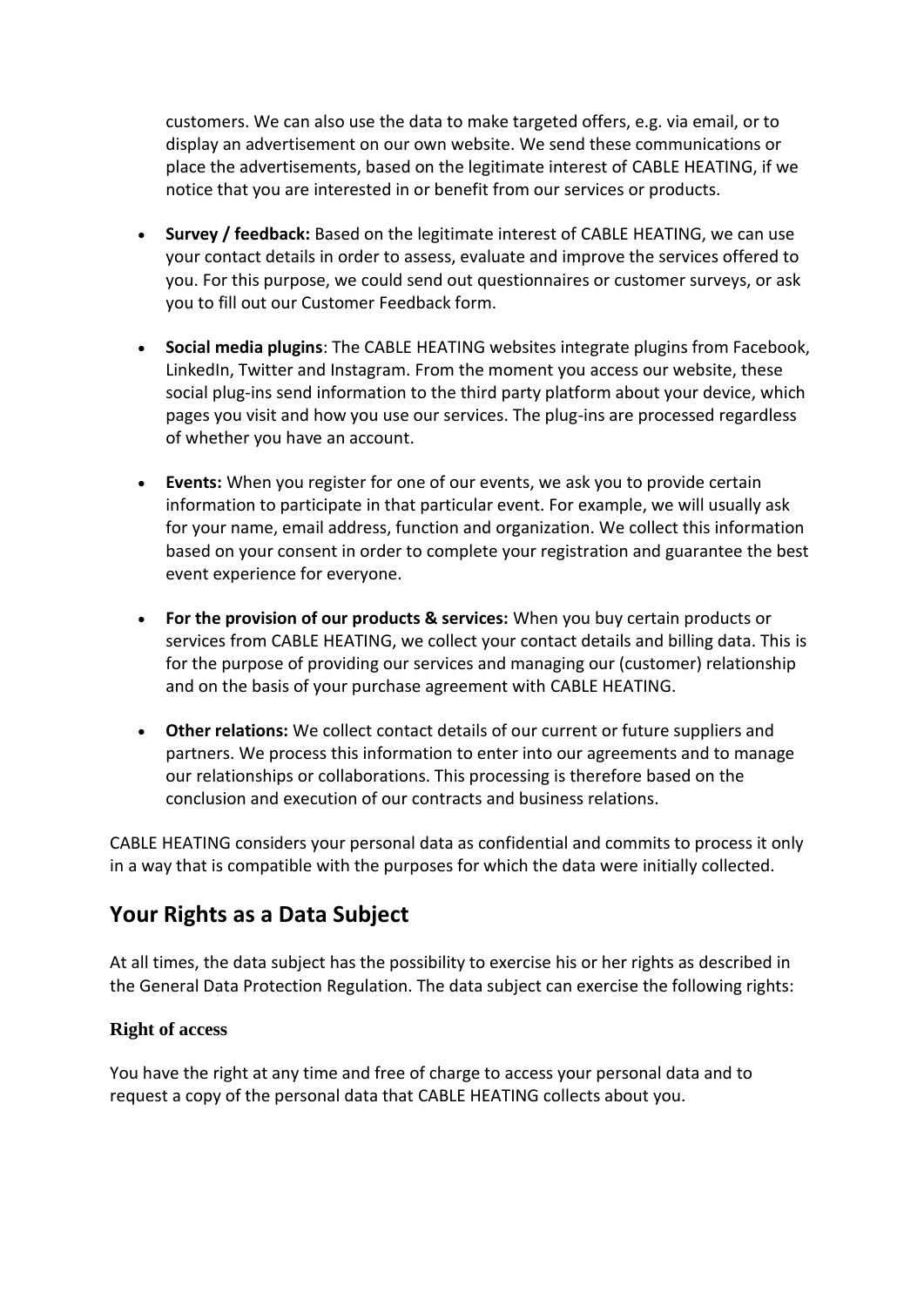#### **Right to rectification**

You always have the right to have incorrect personal data corrected, or incomplete personal data completed.

#### **Right to erasure ("right to be forgotten")**

You can request to have your personal data removed from CABLE HEATING's systems.

The request to erase your personal data cannot always be granted due to contractual or legal obligations. CABLE HEATING will take these obligations into account when replying to your request.

#### **Right to object**

You have the right to object to the processing of your personal data if the processing takes place on the ground of the legitimate interest of CABLE HEATING or on the ground of the public interest. We will stop processing unless we can prove that there are compelling legitimate grounds for the processing or for the exercise of legal claims. You can also object in the case of direct marketing, so the personal data will no longer be processed for these purposes.

#### **Right to withdraw consent**

For the processing of your personal data collected by CABLE HEATING with your consent, you can withdraw your consent at any time. For example, you can always unsubscribe from the newsletters. However, the withdrawal of your consent does not apply to processing previously carried out by CABLE HEATING.

#### **Right to restriction of processing**

In certain cases, the data subject is entitled to obtain the restriction of the processing of his or her personal data. We will continue to store your data, but we will restrict its use. You can e.g. submit this request when you think that your personal data is inaccurate, or the processing by CABLE HEATING is unjustified. We only have to grant these requests in specific cases as defined by law.

#### **Right to data portability**

The data subject has the right to receive the personal data concerning him or her, processed by CABLE HEATING, in a structured, commonly used and machine-readable format and/or to transmit those data to another controller.

These rights can be exercised free of charge by sending an e-mail to [privacy@cable](mailto:privacy@cable-heating)[heating.](mailto:privacy@cable-heating)com. We commit to answer your request within one month upon its receipt. It is possible that we request additional information first in order to confirm your identity and ensure the request originates from you.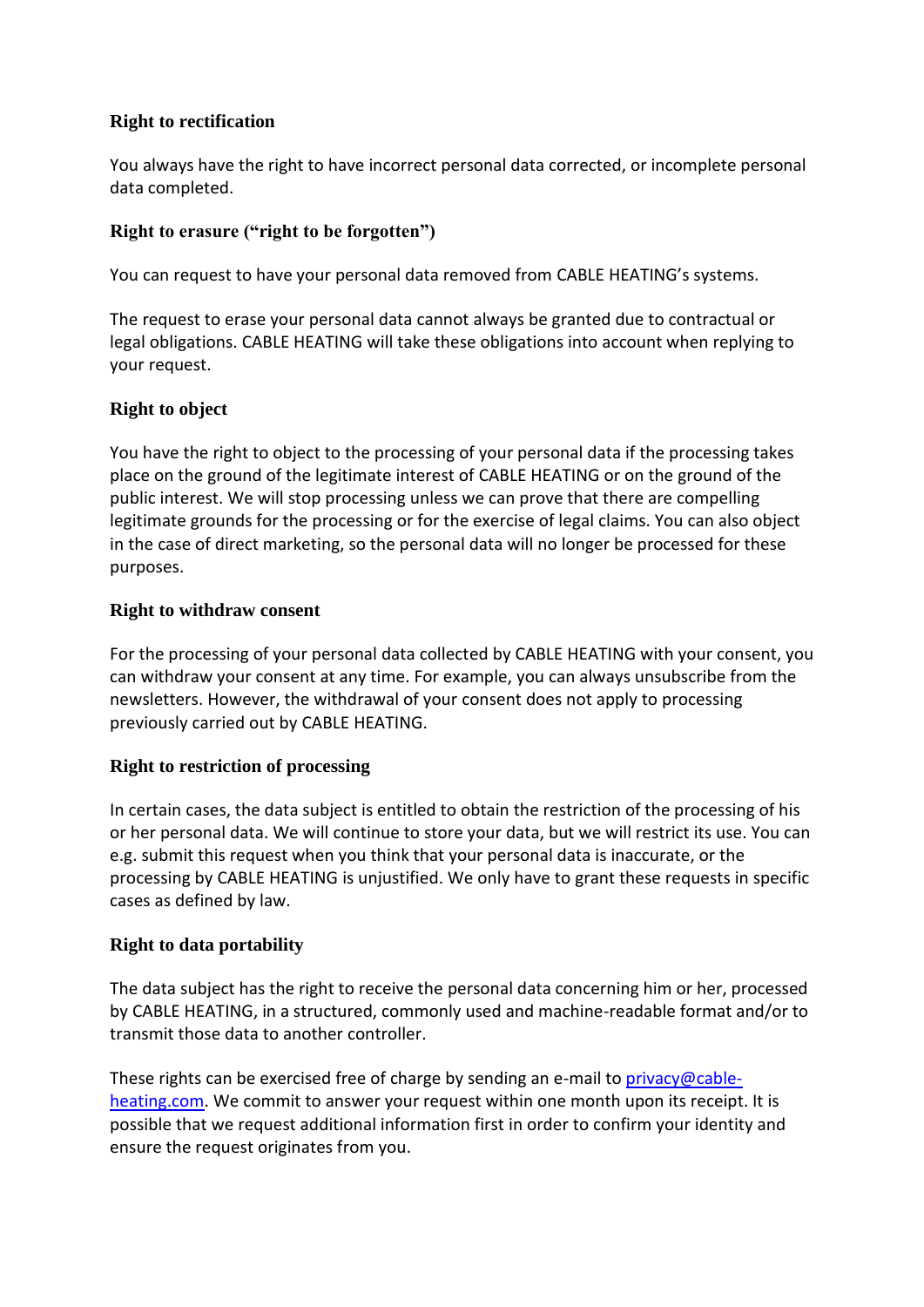#### **Right to lodge a complaint**

If, at any time, you believe that CABLE HEATING infringes your privacy, you have the right to lodge a complaint with the Belgian Data Protection Authority: Gegevensbeschermingsautoriteit, Drukpersstraat 35, 1000 Brussels, Tel +32 (0)2 274 48 00, e-mail: [contact@apd-gba.be.](mailto:contact@apd-gba.be)

### **Disclosure to Third Parties**

CABLE HEATING will refrain from disclosing or selling personal data of data subjects to third parties as well as publicly disclosing data subjects' personal data, unless in the following specific cases:

- Personal data can be shared between the different branches of CABLE HEATING, in case this transfer is required for the provision of our products or services in line with the predetermined purpose.
- Personal data can be shared with third party service providers to which CABLE HEATING outsourced certain processing activities. In any case, they are limited to processing your personal data in accordance with our instructions and if necessary, a data processing agreement will be concluded so they are obliged to comply with all obligations required by the applicable data protection legislation.
- If it is required by applicable laws or regulations.

Regarding international transfers of personal data and processing outside the European Economic Area (EEA), your data are only transferred to other CABLE HEATING branches or parties in third countries, such as software providers and cloud or mailing services, when permitted under the applicable data protection legislation. We guarantee appropriate safeguards which ensure that your rights are also respected by the data recipient outside the EEA in accordance with an adequate level of data protection.

### **Retention of your Personal Data**

CABLE HEATING acknowledges the importance of the protection of personal data. We do not retain your personal data no longer than strictly necessary for the realization of the purposes for which we received the data, or for the execution of a contract or for fulfilling a legal obligation. The retention periods differ with regards to the type of processing activity and the purpose for which the personal data were collected.

The personal data that we collect on the basis of your consent will be kept by us for as long as your consent remains valid.

We keep customer and supplier information about your purchases for as long as reasonably necessary to execute our agreements, to comply with our legal obligations (such as accounting and tax obligations) and to resolve disputes or enforce agreements. Therefore,